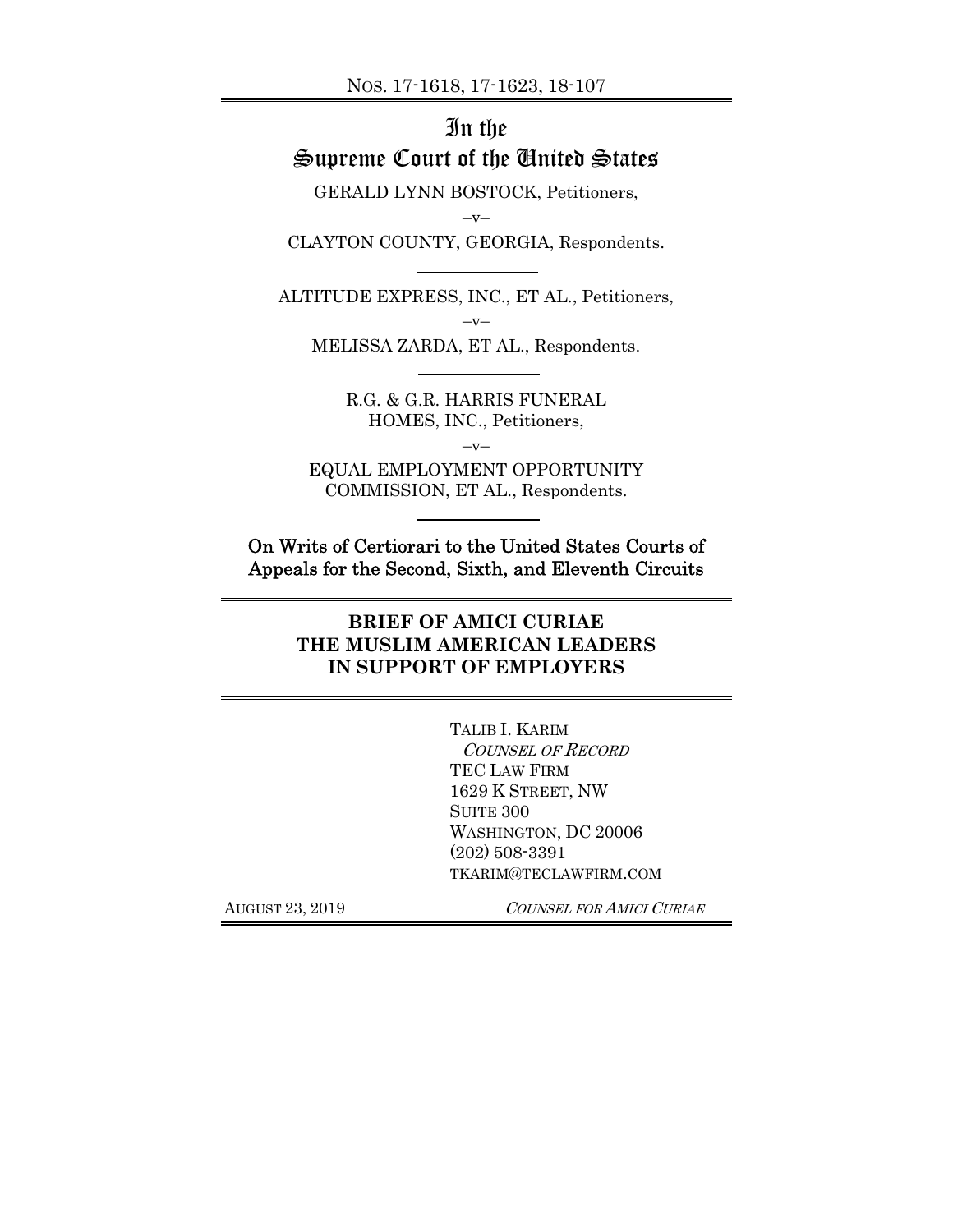## TABLE OF CONTENTS

| Page                                                                                                                                                                  |
|-----------------------------------------------------------------------------------------------------------------------------------------------------------------------|
|                                                                                                                                                                       |
|                                                                                                                                                                       |
| SUMMARY OF THE ARGUMENT  1                                                                                                                                            |
|                                                                                                                                                                       |
| THE VALUES OF MUSLIM AMERICANS COMPEL<br>$\mathbf{I}$ .<br>THEM TO OPPOSE THE PRACTICE<br>OF<br>ENGAGING IN SEXUAL ACTIVITY WITH PEOPLE                               |
| Muslim Americans Are Compelled by<br>$\mathbf{A}$<br>their Beliefs to Oppose the Practice of<br>Intercourse with People of the Same Sex                               |
| Muslim American Values Do Not<br>B.<br>Support Changing Interpretation of Title<br>VII Definition of Sexual Discrimination  7                                         |
| $C_{\cdot}$<br>Muslim American Values Support<br>Helping the Oppressed, But Islam Does<br>Not Consider Those Being Punished for                                       |
| CHANGING TITLE VII'S MEANING OF SEXUAL<br>II.<br>DISCRIMINATION WOULD TRANSFORM THE<br>CIVIL RIGHTS ACT OF 1968 INTO AN UNJUST<br>LAW FOR MUSLIMS AND OTHER PEOPLE OF |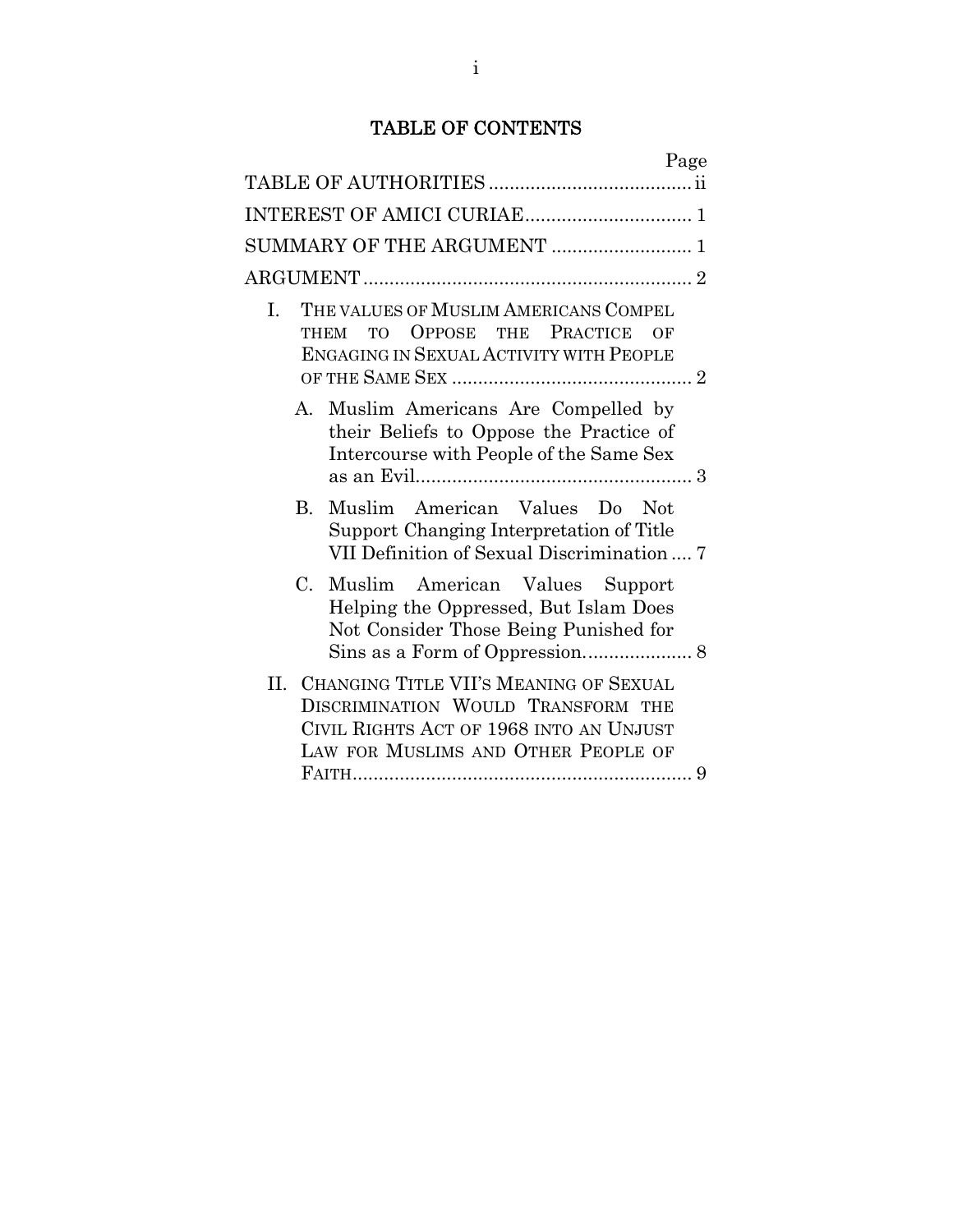# TABLE OF CONTENTS—Continued

Page

| III. REINTERPRETING TITLE VII TO COVER        |
|-----------------------------------------------|
| PEOPLE WITH CERTAIN SEXUAL PREFER-            |
| ENCES WOULD LIKELY HAVE THE EFFECT OF         |
| INFRINGING ON THE RIGHTS OF MUSLIM            |
| AMERICANS AND INCREASING WORKPLACE            |
| <b>RELIGIOUS DISCRIMINATION FOR PEOPLE OF</b> |
|                                               |
|                                               |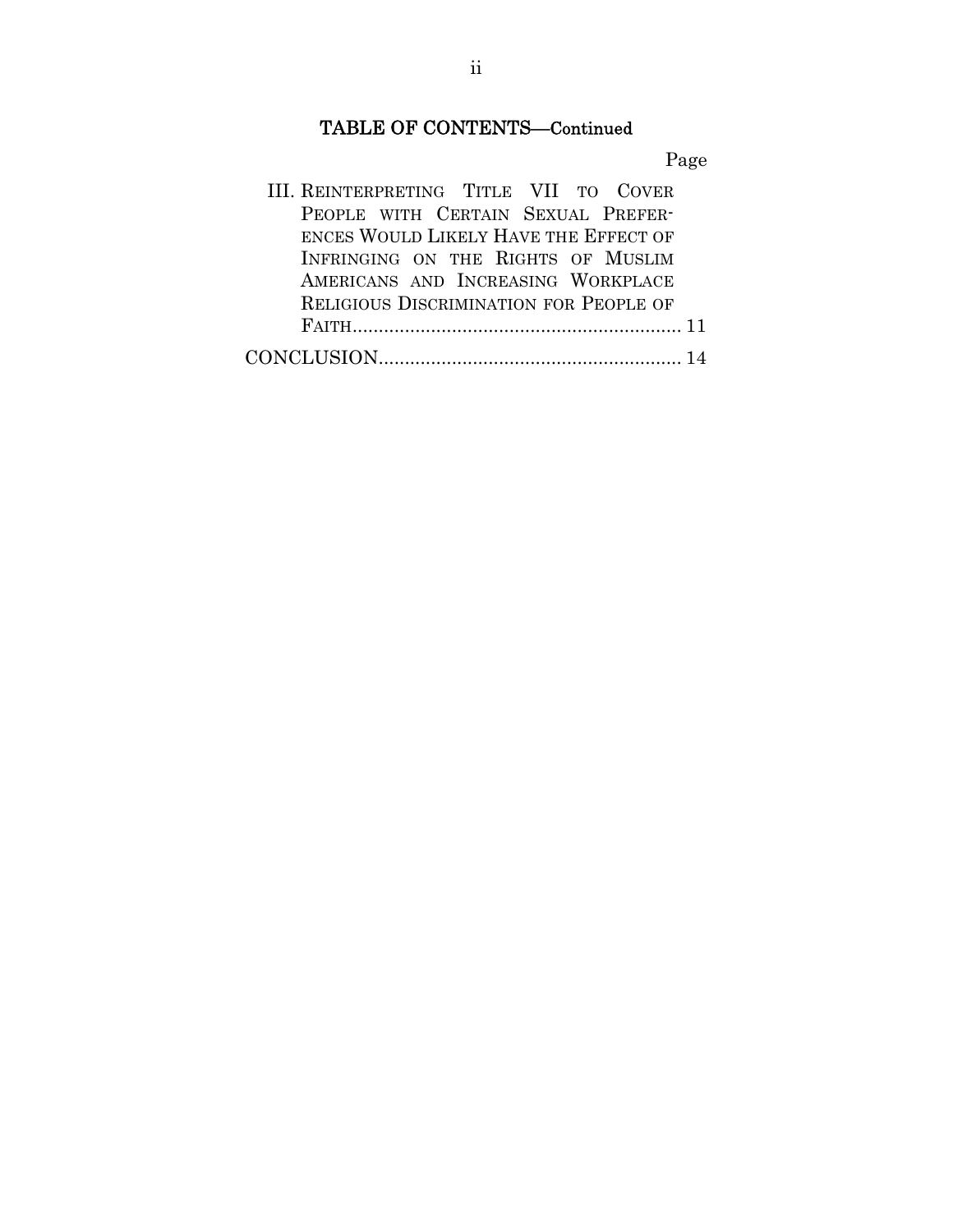## TABLE OF AUTHORITIES

Page

## CASES

| Burwell v. Hobby Lobby,                                                           |  |
|-----------------------------------------------------------------------------------|--|
| Masterpiece Cakeshop, Ltd., et al. v. Colorado<br>Civil Rights Commission et al., |  |
|                                                                                   |  |
| Obergefell v. Hodges,                                                             |  |
|                                                                                   |  |
| R.G. & G.R. Harris Funeral Homes, Inc., v.                                        |  |
| <b>Equal Employment Opportunity</b>                                               |  |
| <i>Commission, et. al, Sup. Ct. Docket 18-107 11</i>                              |  |

## **STATUTES**

## RELIGIOUS TEXTS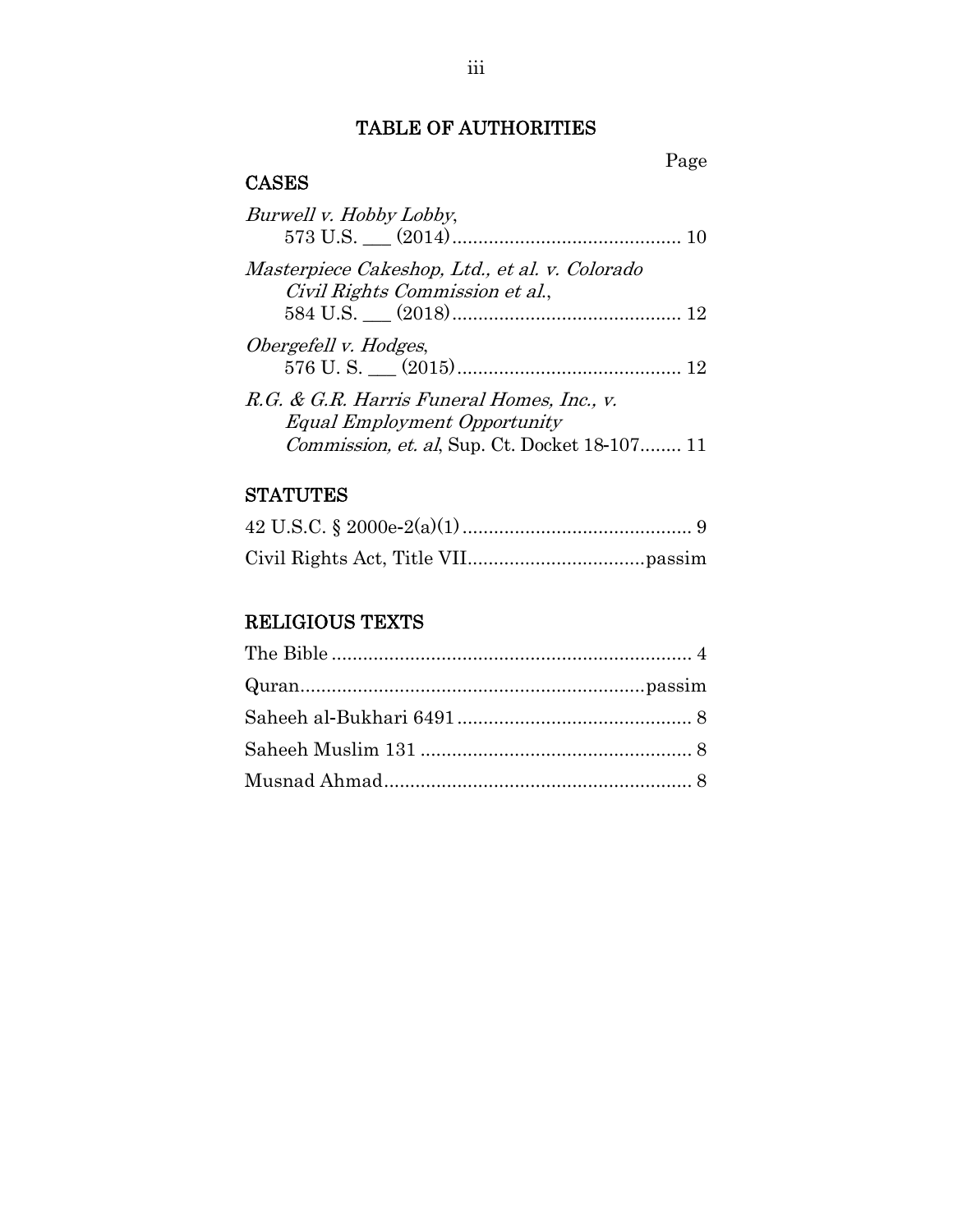# TABLE OF CONTENTS—Continued

Page

# OTHER AUTHORITIES

| Ahmad ash-Shatery,<br>Al-Yaqut an-Nafees fi Madhhab ibn Idrees 5                                                               |
|--------------------------------------------------------------------------------------------------------------------------------|
| $CNN, \frac{https://www.cnn.com/2019/04}{https://www.cnn.com/2019/04}$<br>/03/world/same-sex-laws-map-                         |
| https://www.history.com/news/1968-political-                                                                                   |
| Muhammad ar-Ramli, Nihaayat al-Muhtaaj                                                                                         |
| Muslim Matters https://muslimmatters.org/<br>2019/07/31/were-muslim-groups-duped-<br>into-supporting-an-lgbtq-rights-petition- |
| Yahya an-Nawawi,                                                                                                               |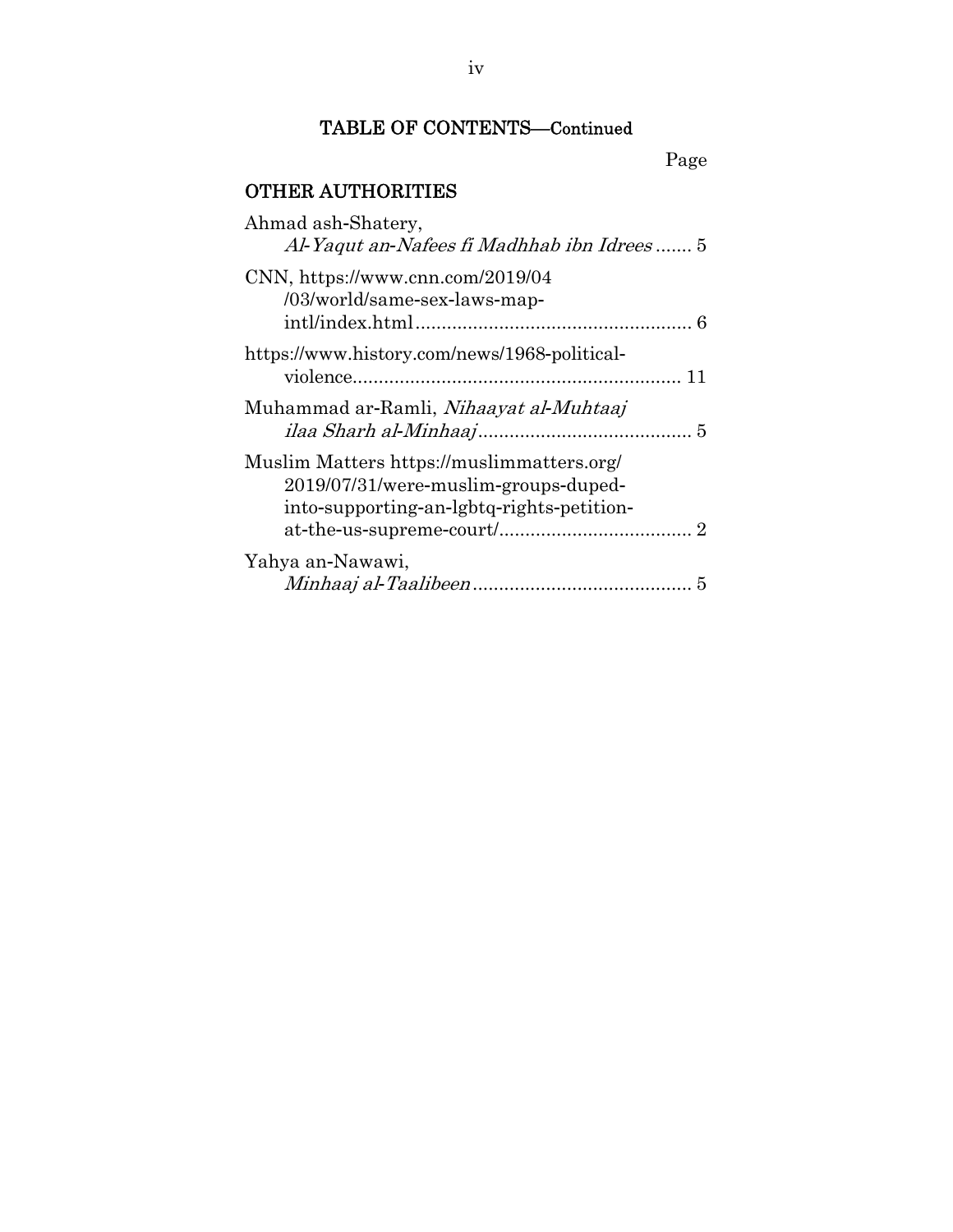#### INTEREST OF AMICI CURIAE1

Amici curiae are Muslim religious and business leaders ("Muslim American Leaders"). The members of the group are the Memphis Dawah Association, Dr. Talib Karim Muhammad Center, Avondale Islamic Center, Academy of Muslim Achievement, Attorney Damani Ingram and Imam Yahya Hunt.

The sole purpose of this group is to correct the record currently before the Supreme Court concerning the issue of whether or not the "moral values" of Muslim Americans and the best interests of the public at large are best served by allowing the current definition of sexual discrimination under Title VII of the Civil Rights Act of 1968 to stand.

#### SUMMARY OF THE ARGUMENT

Plaintiffs, "Employees,"2 urge this Court to stretch and expand the interpretation of Title VII's protected classes to include "sexual preferences."3 Amici contend

<sup>&</sup>lt;sup>1</sup> All parties have filed blanket consents as to amicus briefs, except for ACLU employees. By separate correspondence dated August 21, 2019, Mr. John Knight, counsel designated by petitioner in No. 17-1618, respondents in No. 17- 1623, and respondent Aimee Stephens in No. 18-107, consented to the filing of this brief. See Sup. Ct. R. 37.6.

<sup>2</sup> In the present combined cases before the Court, its noted that one employee is the Petitioner Gerald Lynn Bostock and the other employee, Donald Zarda, now deceased, is the Respondent.

<sup>&</sup>lt;sup>3</sup> Respondent, employee in R.G. & G.R Harris Funeral Homes, Inc., v. Equal Employment Opportunity Commission, et. al., not only argues that Title VII should cover sexual preferences but also people who change their appearance, medically or otherwise,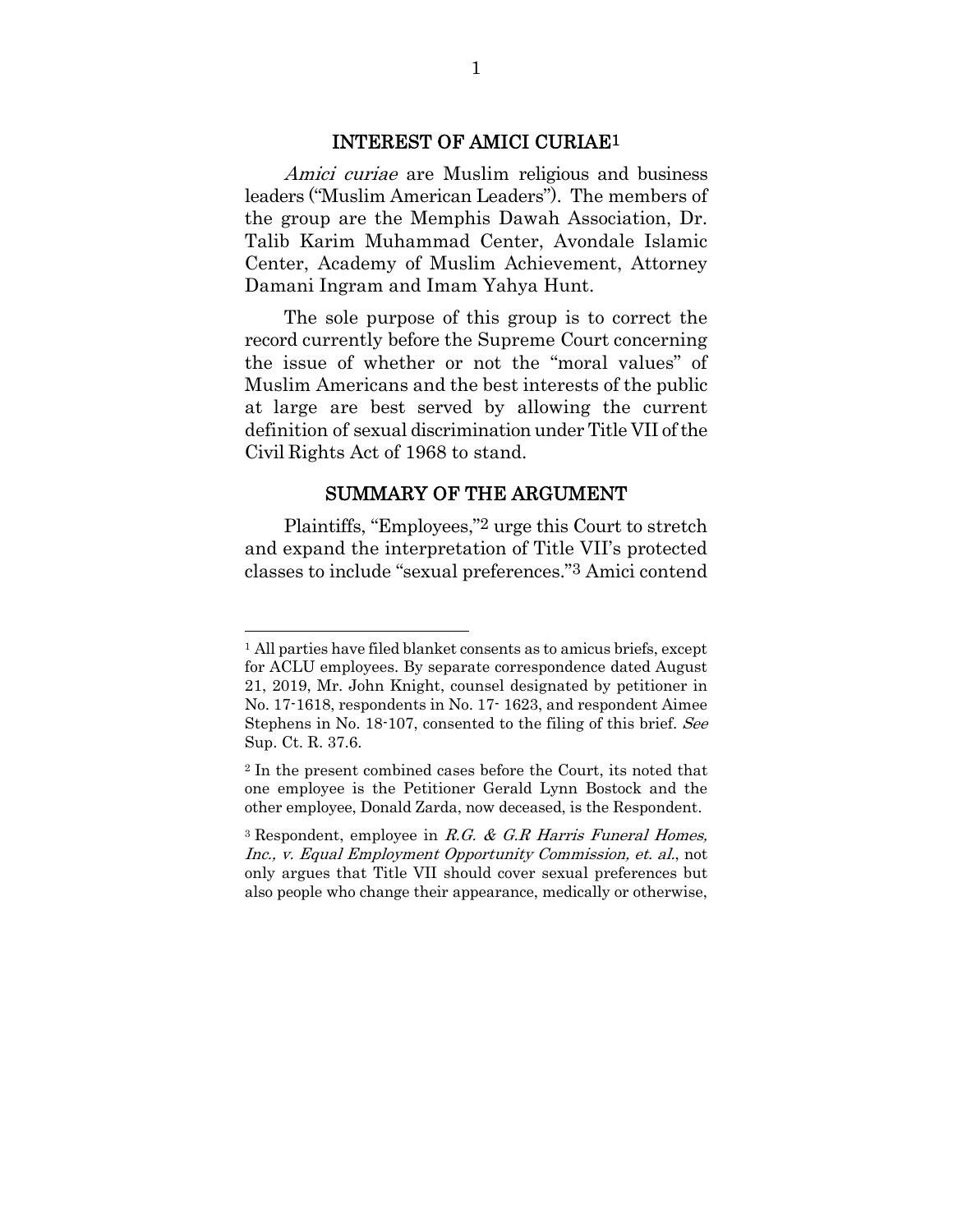that redefining Title VII in the manner sought by Plaintiffs would offend their values as Americans. Such an amendment by this Court would create a moral conflict upon amici's constitutionally protected Free Exercise. This reinterpretation would thus both violate the rights of those the statute currently protects and undue the balance of justice that was created when the 1968 Civil Rights Act was signed into law.

#### ARGUMENT

## I. THE VALUES OF MUSLIM AMERICANS COMPEL THEM TO OPPOSE THE PRACTICE OF ENGAGING IN SEXUAL ACTIVITY WITH PEOPLE OF THE SAME SEX

On July 3, 2019, an Amici Brief was filed with the Court in the above caption cases by Muslim Bar Association of New York, et. al ("MuBANY"). This brief was prepared and/or supported by a coalition of organizations claiming to represent the interest of Muslim Americans.4

In their brief, MuBANY urges the Court to stretch and redefine the meaning of Title VII of the Civil Rights Act of 1968 to include people with a certain

temporarily or permanently, to present themselves as having a different biological sex.

<sup>4</sup> A number of the organizations who signed on to this brief, such as the Oklahoma Chapter of the Council on American Islamic Relations, appear to have done so without the express or implied permission of their memberships or national governing bodies. See Muslim Matters, https://muslimmatters.org/2019/07/31/weremuslim-groups-duped-into-supporting-an-lgbtq-rights-petitionat-the-us-supreme-court/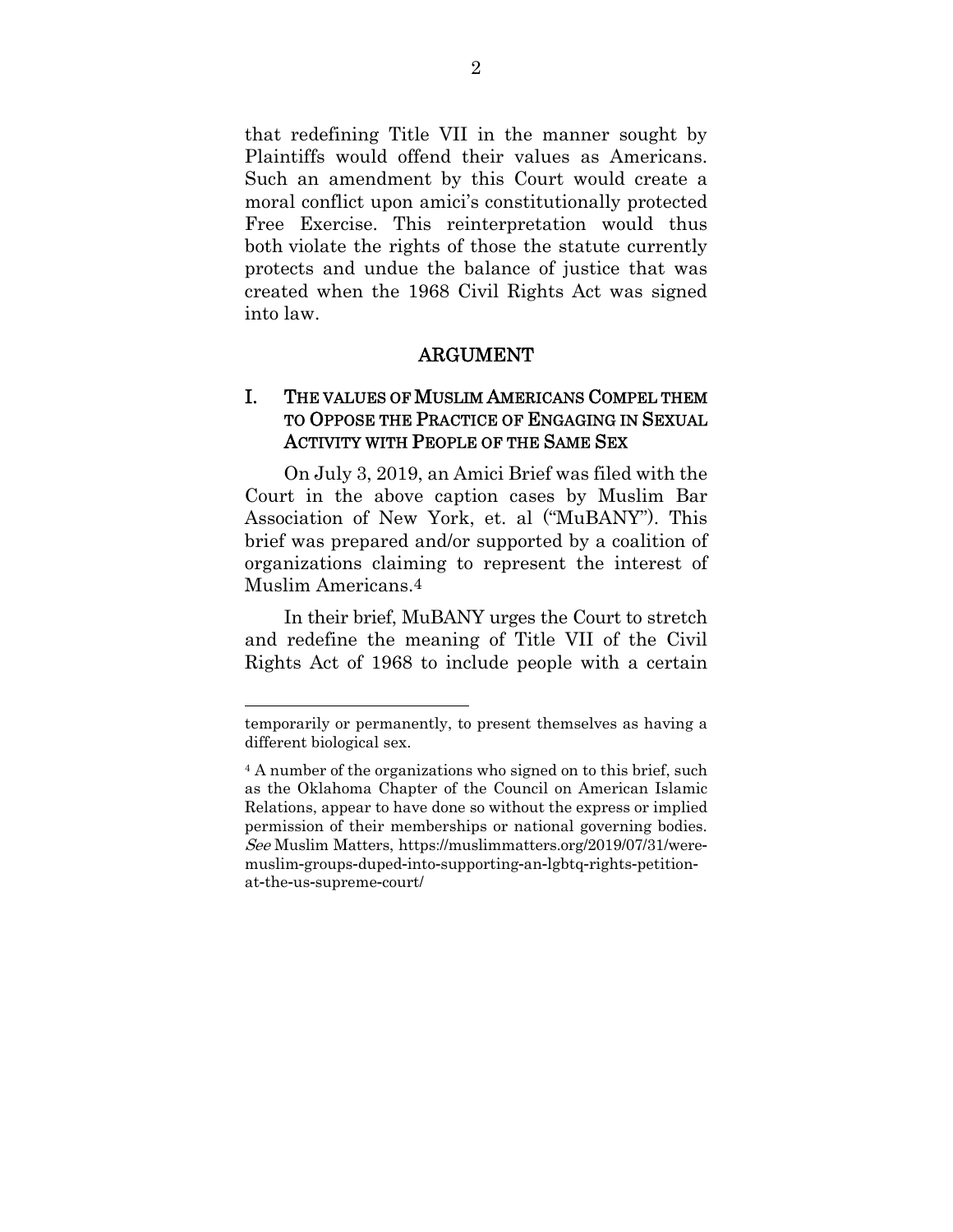"sexual preference."5 Specifically, they assert that those who prefer to engage in sexual intercourse with people of the same sex should enjoy the same protections as those who face discrimination and other harms as a result of their race, color, biological sex, ethnicity, and religion.6 Further, MuBANY argues that a construction of Title VII that protects employees based upon their particular sexual preference or desire is consistent with their values. Moreover, MuBANY asserts that unless Title VII is in essence amended by this Court, Muslim Americans suddenly stand to face an increase in workplace discrimination. As further discussed below, Amici assert that this Court should reject these arguments as simply . . . false.

## A. Muslim Americans Are Compelled by their Beliefs to Oppose the Practice of Intercourse with People of the Same Sex as an Evil

Americans who consider themselves Muslims have adopted a code of conduct that is based upon a deep faith and spiritual conviction in an ancient set of norms. While their faith is aspirational, Muslim Americans are at least committed to abiding by moral norms that have been codified for all time in two authorities, the Quran, a divine revelation from the Almighty himself, and the Hadith, quotes and observed conduct of the Prophet Muhammad (may the

<sup>5</sup> Amici Brief of MuBANY.

<sup>6</sup> Muslim Leaders note that all of these characteristics are biological with the exception of religion, which is also a preference, but one so important that the Founders enshrined the protection of this preference in the U.S. Constitution.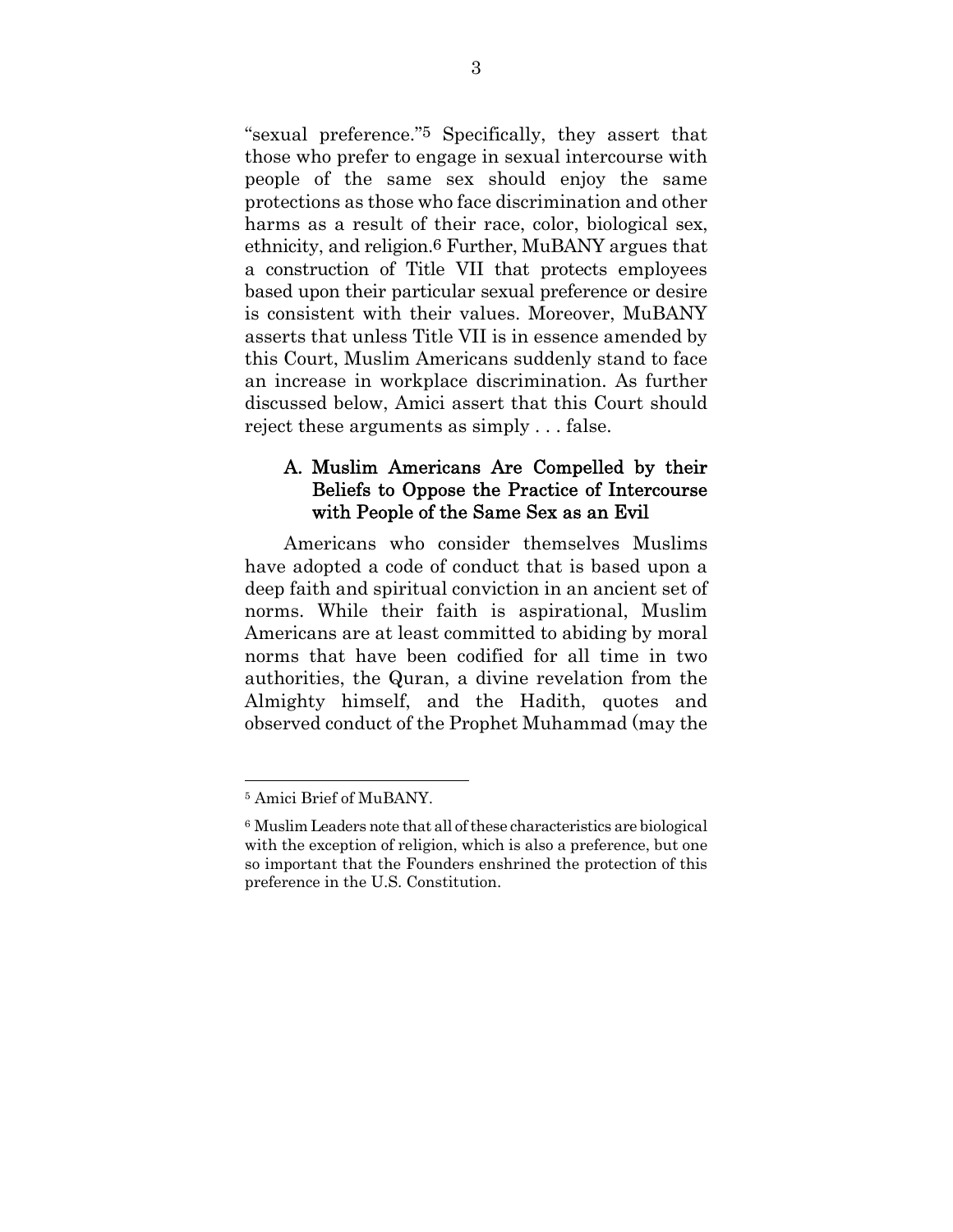peace and blessings of Allah, the Almighty, be upon him).

The Quran clearly describes the practice of engaging in sexual relations with people of the same sex as an abomination. The commandment in the Quran against this practice is expressed in the verses about the ancient city Sodom and the prophet sent to them, Lut. Specifically, it says

And [Lut's] people came rushing towards him, and they had been long in the habit of practicing abominations. He said: "O my people! Here are my daughters: they are purer for you (if ye marry)! Now fear Allah, and cover me not with shame about my guests! Is there not among you a single rightminded man?" They said: "Well dost thou know we have no need of thy daughters: indeed thou knowest quite well what we want!" He said: "Would that I had power to suppress you or that I could betake myself to some powerful support." (The Angels) said: "O Lut! We are Messengers from thy Lord! By no means shall they reach thee! Now travel with thy family while yet a part of the night remains, and let not any of you look back: but thy wife (will remain behind): To her will happen what happens to the people. Morning is their time appointed: Is not the morning nigh?" [God said] "When Our Decree issued, We turned (the cities) upside down, and rained down on them brimstones hard as baked clay, spread, layer on layer, marked as being from thy Lord. And (such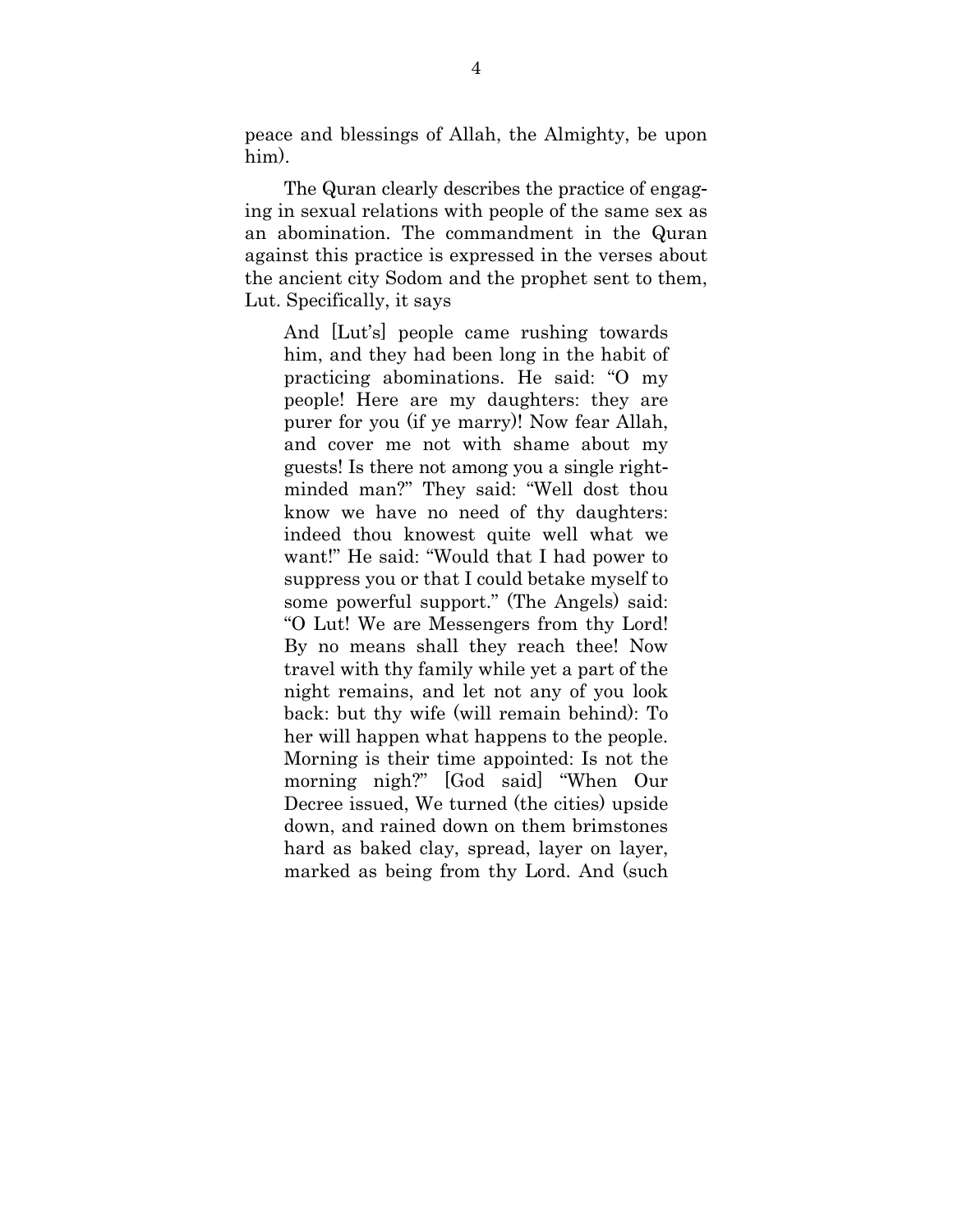punishment) is never far from those who do wrong!7

It should be noted that these verses mirror the language in all of the known ancient texts of the Almighty (in the monotheistic tradition).8

In fact, the Quran expressly spells out that sexual relations are only permitted within marriage and save another manner that is no longer generally practiced.9 Islamic legal tradition further prescribes that the validity of a marriage rests upon the groom being male and the bride being female.10

The act of engaging in sinful sexual relations is called Zina. According to Muhammad ar-Ramliyy, a well-known authority of Islamic jurisprudence from the 16th century, penetration of the anus is also a form of *zina*.<sup>11</sup>

Moreover, ar-Ramliyy mentions that *zina* belongs to the category of sins called *kabaa'ir* (enormous sins) and that the adherents of every iteration of Islam  $(i.e.,$ including the original forms of Judaism, Christianity, and others) have agreed unanimously that it is a sin.12

<sup>7</sup> Quran Chapter 11, verse 78-83

<sup>8</sup> The Bible. Genesis 19:1-29, Leviticus 18:22, Leviticus 20:13, Romans 1:26-27.

<sup>9</sup> Quran, Chapter 23, verses 5-6.

<sup>10</sup> al*-*Yaqut an*-*Nafees fi Madhhab ibn Idrees, by Ahmad ash-Shatery.

<sup>11</sup> Nihaayat al*-*Muhtaaj ilaa Sharh al*-*Minhaaj by Muhammad ar -Ramli.

<sup>12</sup> Nihaayat al*-*Muhtaaj ilaa Sharh al*-*Minhaaj by Muhammad ar-Ramli.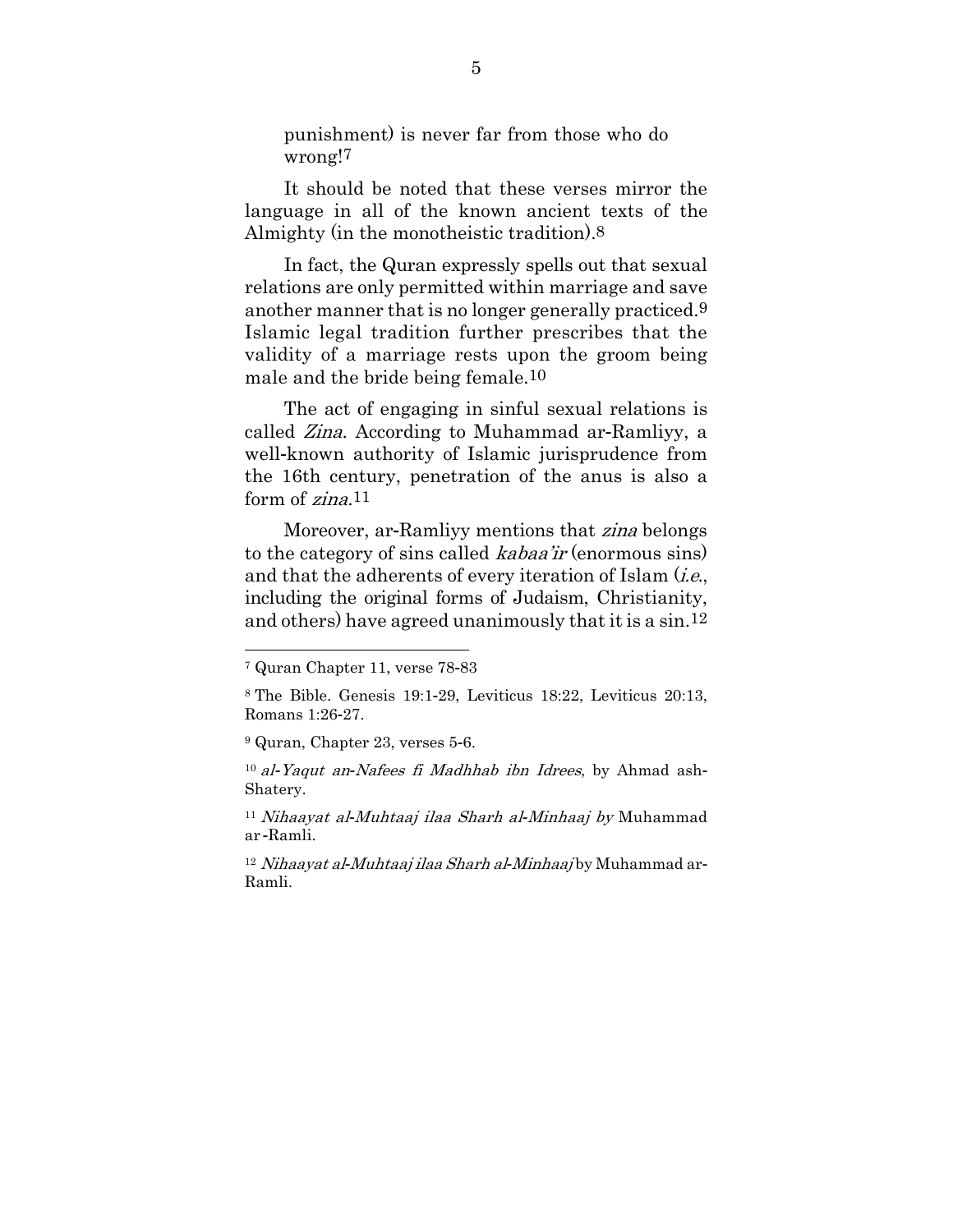In addition to unanimous condemnation from all past and present iterations of Islam, the act of zina also carries a stiff statutory punishment, to be administered by the state.13 While the root of the prohibition against same sexual relations is ancient, the punishment for actions are very much contemporary and found in modern penal systems across the world, in both Muslim and non-Muslim countries.14

Please note that individual Muslims are not empowered by the religion to carry out such punishments unless directed to do so by the state, and since the state, here in the U.S., follows its own penal codes, such a punishment will not occur on these shores. Nonetheless, the prescription of such a severe punishment is a clear sign of how vehemently Islam condemns this practice.

Muslim Americans have a responsibility to forbid people from committing sin and to refuse to cooperate in support of it. A construction of Title VII that protects employees on the basis of sexual preference is a means of supporting such lifestyles and therefore is not consistent with values of Muslim Americans.

<sup>13</sup> For free persons, that punishment is either one hundred lashes and one lunar year of exile (if single) or stoning to death (if any other marriage status). See Minhaaj al*-*Taalibeen by Yahya an-Nawawi.

<sup>14</sup> CNN reporting. April 3, 2019 https://www.cnn.com/2019/04/03/ world/same-sex-laws-map-intl/index.html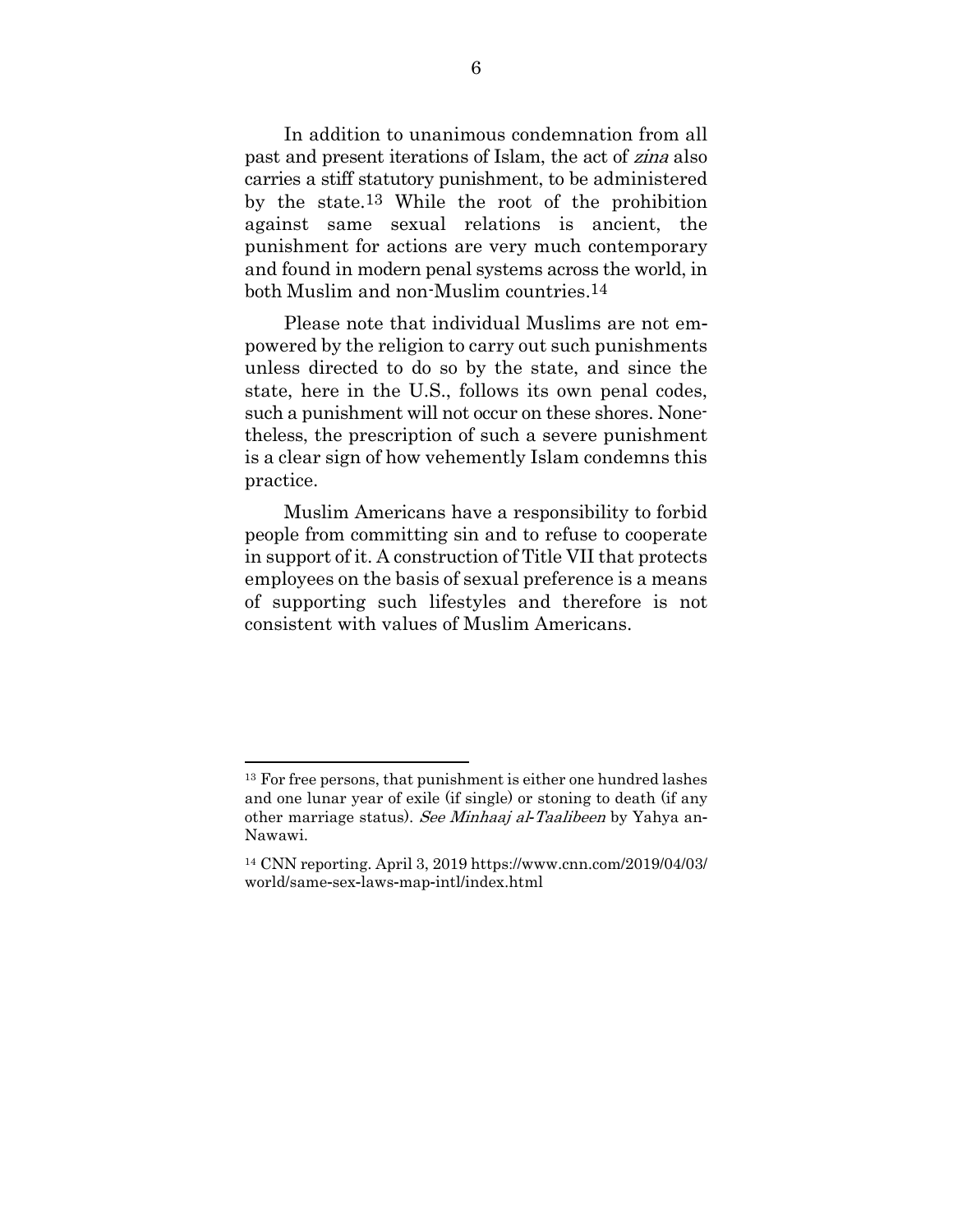### B. Muslim American Values Do Not Support Changing Interpretation of Title VII Definition of Sexual Discrimination

It is completely contrary to Islamic values to support those who actively seek to engage in sexual relations with people of the same sex as they fortify their lifestyle. Rather, the duty of Muslim Americans as dictated by Islamic values is to counsel and assist those with same-sex inclinations to change or at least resist those desires. If those with these sexual preferences choose not to change or at least resist these desires, then the moral duty of Muslim Americans is to shun them, not offer them employment.15

These teachings are similar to those of the other monotheistic faiths. In speaking of these faiths, it is said in the Quran, "The disbelievers among the Israelites were cursed by the tongues of David and of Jesus, the son of Mary. This is because they sinned and transgressed. They did not forbid one another from the sins that they did. What a vile thing they used to do!" [emphasis added]16

Ultimately, this responsibility is a big part of the Muslim identity. God praised the Muslim community for holding this particular value, saying "You are the best nation that has ever been brought forth for the

<sup>15</sup> Quran Chapter 5, verse 2: "Cooperate with one another in what is righteous or God-fearing, but do not cooperate with one another in what is sinful or hostile."

<sup>16</sup> Quran Chapter 5, verse 78-79.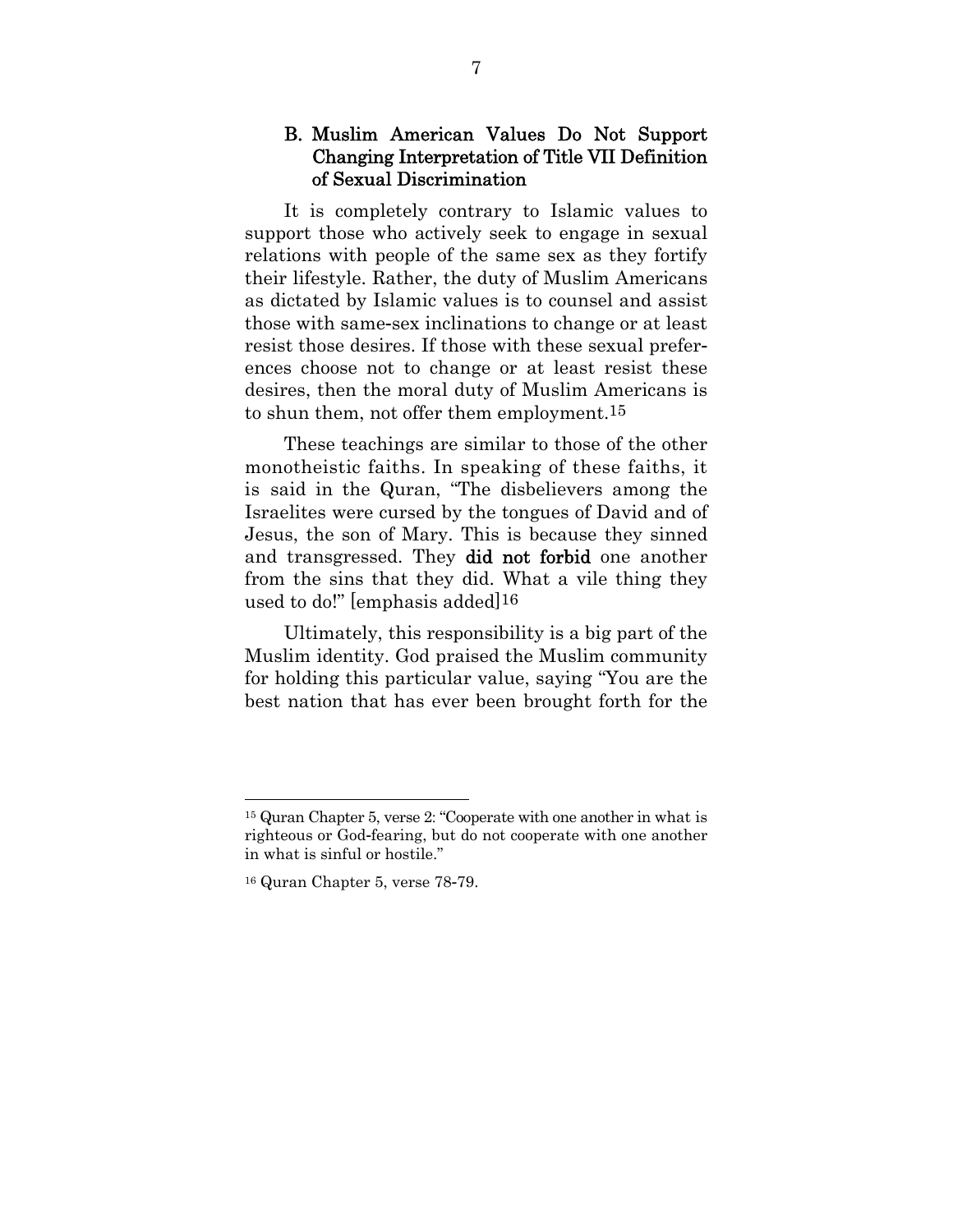benefit of mankind. You order good deeds, and you forbid sinful deeds, and you believe in God,"17

Prophet Muhammad (may the peace and blessings of Allah, the Almighty, be upon him) also warned Muslim communities in a Hadith, "Truly, if the people see sin and **do not forbid it**, then God is very close to sending a punishment that will encompass them all."18

## C. Muslim American Values Support Helping the Oppressed, But Islam Does Not Consider Those Being Punished for Sins as a Form of Oppression.

It is true that Islam advocates for protection of the weak and oppressed in general, but in light of explicit divine condemnation, unanimous scholarly agreement, severe statutory punishment, and past societal annihilation, it is clear that this protection does not extend to active homosexuals.

How should individual Muslims respond when confronted with active homosexuality? The Prophet Muhammad (may the peace and blessings of Allah, the Almighty, be upon him) said:

Whoever inclines towards doing a good deed, but doesn't do it, then Allah credits this as one complete good deed, and if he inclines towards a good deed then carries it out, Allah credits it as ten good deeds, up to seven hundred good deeds, up to many (more)

<sup>17</sup> Quran Chapter 3, verse 110.

<sup>18</sup> Musnad Ahmad.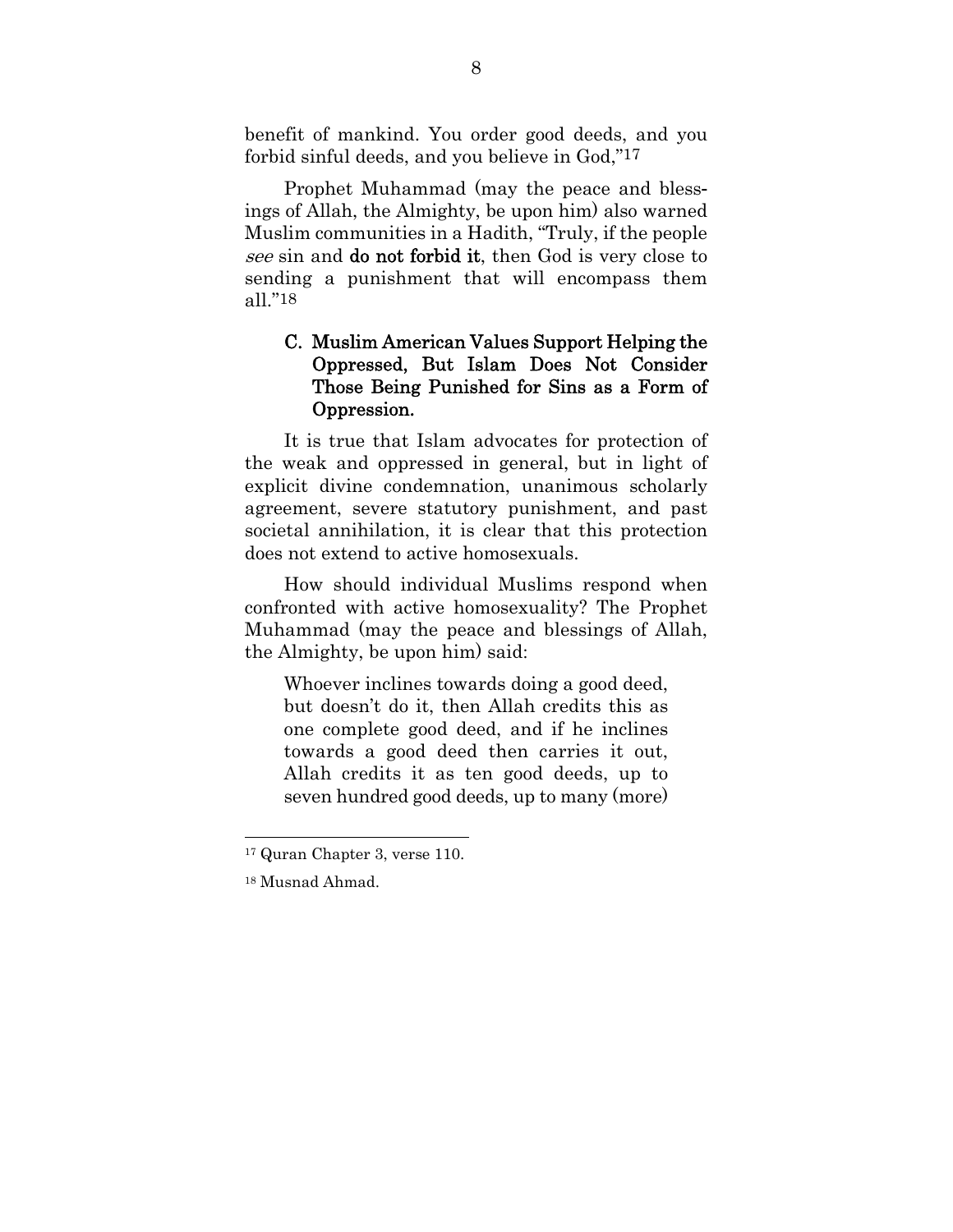multiples. And if he inclines towards doing a bad deed, but doesn't do it, then Allah credits this as one complete good deed, and if he inclines towards a bad deed then carries it out, Allah credits it as one bad deed.19 [emphasis added]

Thus, the responsibility of the one with homosexual inclinations is to resist this inclination. Doing so is deemed a good deed, and consequently is encouraged by the religion.

As for the responsibility of others, God's commandment is, "Cooperate with one another in what is righteous or God-fearing, but do not cooperate with one another in what is sinful or hostile. And fear Allah, truly Allah is severe in punishment."20

## II. CHANGING TITLE VII'S MEANING OF SEXUAL DISCRIMINATION WOULD TRANSFORM THE CIVIL RIGHTS ACT OF 1968 INTO AN UNJUST LAW FOR MUSLIMS AND OTHER PEOPLE OF FAITH

Title VII prohibits workplace discrimination on the basis of " . . . race, color, religion, sex, or national origin." 42 U.S.C. § 2000e-2(a)(1). Amici note that of all these protected classes, all are biological with the exception of religion. A person's faith, like their sexual desires, according to Amici's religious beliefs, is rooted in their personal preferences and has no biological connection save the fact that many inherit the faith of their families.

<sup>19</sup> Saheeh al-Bukhari 6491, Saheeh Muslim 131.

<sup>20</sup> Quran Chapter 5, verse 2.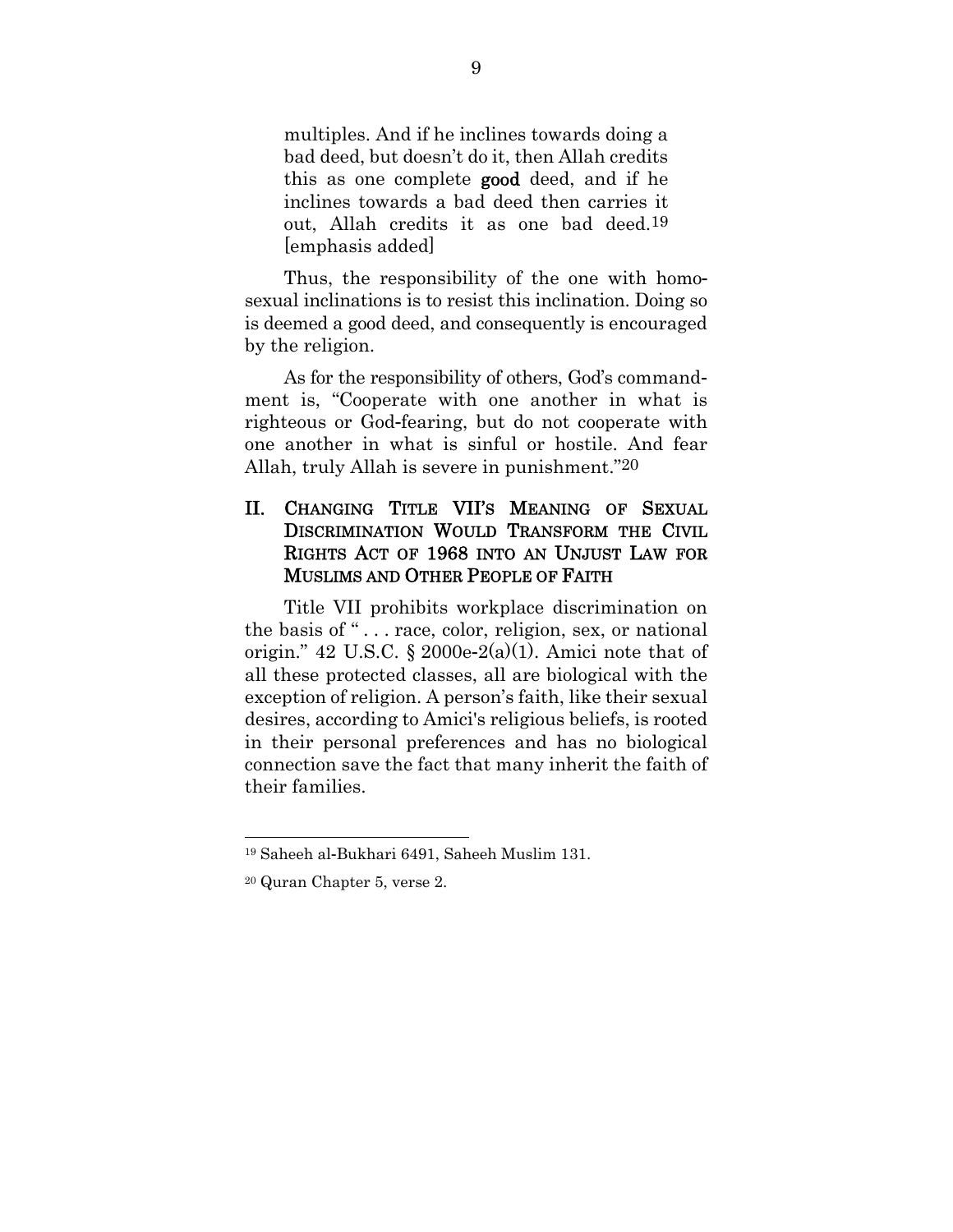So why did Congress single out religion for this noteworthy distinction? The answer to this question can be found deeply embedded in the founding of our nation and is enshrined in its founding documents, the U.S. Constitution.

According to Free Exercise Clause enshrouded in the Constitution's First Amendment, the government "shall make no law . . . prohibiting the free exercise of religion." Id. This Free Exercise exemption from even religiously-neutral laws that nonetheless infringe on religious rights was upheld as late as 2014 by this Court in *Burwell v. Hobby Lobby*, 573 U.S.  $\_\_$  (2014).

The preference of faith is also rooted in the Founders' understanding that our nation's laws should be an extension not a departure from "natural laws" or the law of the Creator.

As articulated by Foundation For Moral Law ("Moral Law") in their Amici Brief in R.G. & G.R. Harris Funeral Homes, Inc., v. Equal Employment Opportunity Commission, et. al, Sup. Ct. Docket 18-107, the Framers intended for our nation of laws to be built "Upon these two foundations, the law of nature and the law of revelation . . . that is to say, no human laws should ... contradict these." Id at 15 (quoting Sir William Blackstone). Also noted by Moral Law in the same brief was a parallel understanding of the relationship between man-made and the Creator's laws as expressed by the leading proponent of the 1968 Civil Rights Act, Dr. Martin Luther King. Id at 16. Dr. King states "An unjust law is a code that is out of harmony with the moral law." Id.

Reinterpreting Title VII as plaintiffs advocate would have the effect of turning the 1968 Civil Rights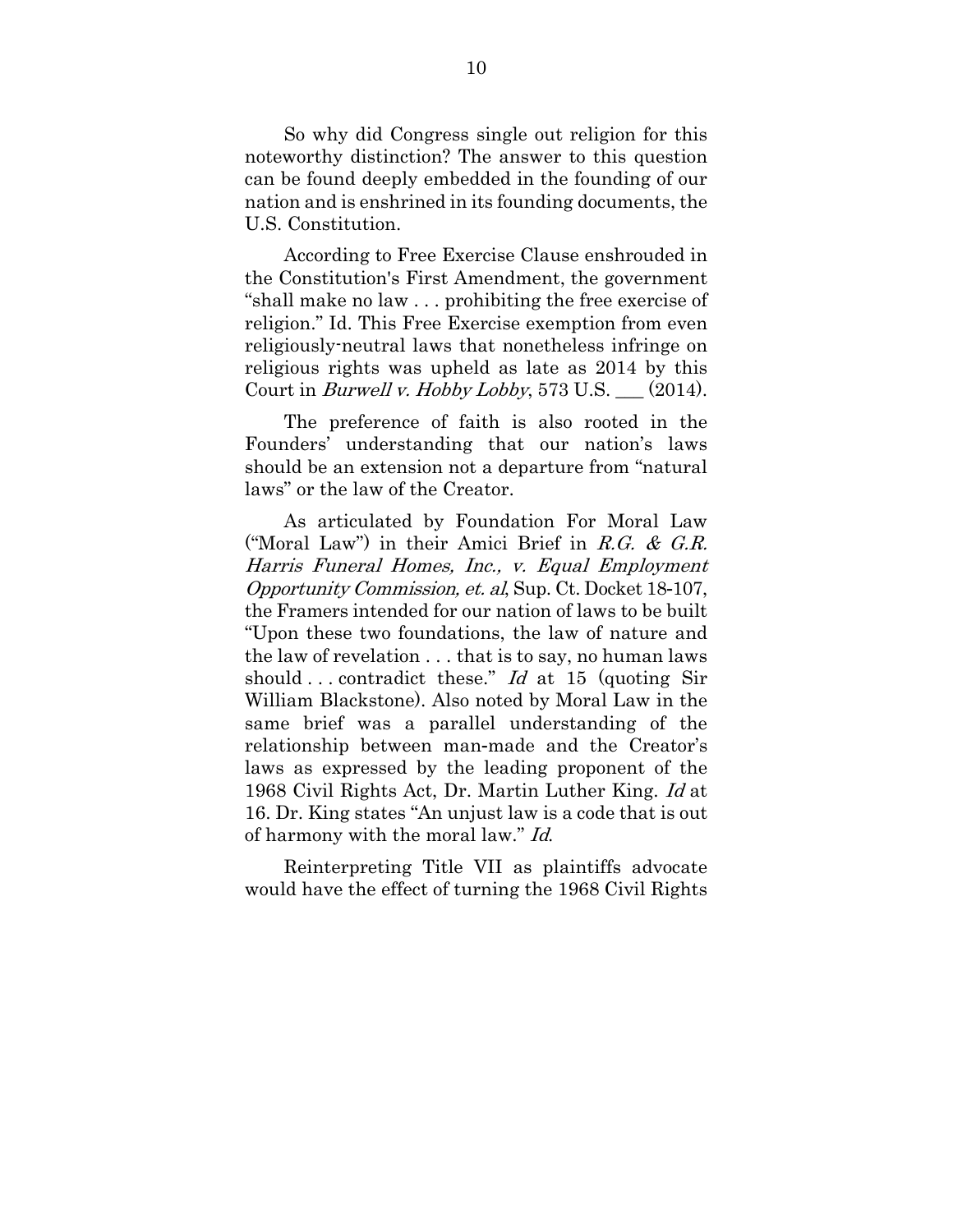Act, a statue borne out of the great sacrifices (even deaths) of racial and religious activists, from a just to an unjust law.

III. REINTERPRETING TITLE VII TO COVER PEOPLE WITH CERTAIN SEXUAL PREFERENCES WOULD LIKELY HAVE THE EFFECT OF INFRINGING ON THE RIGHTS OF MUSLIM AMERICANS AND INCREASING WORKPLACE RELIGIOUS DISCRIMINATION FOR PEOPLE OF FAITH

As discussed above, Muslim Americans like other people of faith are compelled to enjoin what is right and oppose what is wrong. If this Court re-wrote the meaning of Title VII to include as a protected class not a person's biological sex, but also the type of sex a person enjoys, it would create a moral crisis for Muslim American employers and other people of faith. This moral crisis could be played out in many ways, from Muslim Americans along with other people of faith being singled out and even terminated themselves from their employment due to their unwillingness to comply with the new, "unjust", version of Title VII.

This is a crisis that this Court has sought to avoid even as recently in *Masterpiece Cakeshop*, *Ltd.*, *et al.* v. Colorado Civil Rights Commission et al., 584 U.S. \_\_\_ (2018). Specifically, this Court observed that a person's religious objections to a person's sexual preferences are "... protected views and in some instances protected forms of expression" Id at 13. On that instance, this Court reaffirmed its earlier ruling in *Obergefell v. Hodges*, 576 U. S.  $\_\_$  (2015), that "[t]he First Amendment ensures that religious organizations and persons are given proper protection as they seek to teach the principles that are so fulfilling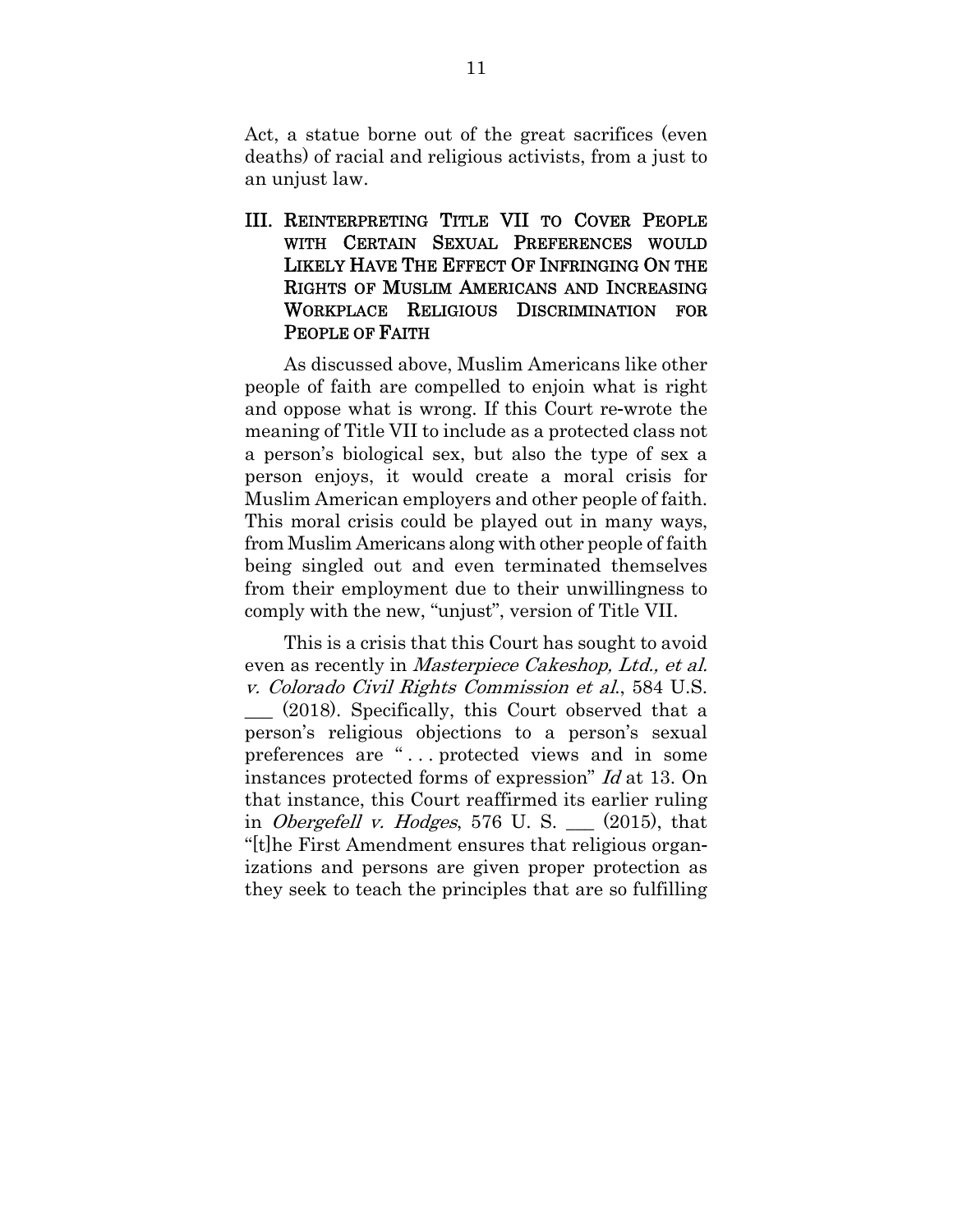and so central to their lives and faiths."  $Id$ , at  $\_\_$  (slip) op., at 27).

This Court acknowledged that an unjust moral crisis would be created if it compelled a member of the clergy to perform a marriage between two people of the same sex or if compelled a baker to bake a cake celebrating and endorsing such a marriage when his faith forbids him from doing so. Masterpiece Cakeshop at 14. Similarly, if this Court adopts the position of Plaintiffs and their supporters such as MuBANY, it would create an unjust moral crisis for millions of employers and supervisors who deeply held religious beliefs compel them to oppose Plaintiffs' lifestyle choices.

The year 1968, when Title VII was enacted and signed into law is considered by many historians as one of the most "politically violent"21 on record for our nation. It saw the deaths of Dr. Martin Luther King, Jr.; Senator Robert F. Kennedy; and countless others. The deaths of King and Kennedy resulted in rioting and unrest that ravaged the nation and led to untold economic losses. The same year, tens of thousands of young Americans engaged in a summer of protests outside the doors of this Court and throughout the nation to demonstrate against unjust laws and other government action. Title VII was intended to ease the nation's collective pain in the days after Dr. King paid the ultimate price for his own moral convictions.

Dr. King and so many of his era, sacrificed to push the scales of man-made laws in the direction of just, divine, moral laws. As written, Title VII is one of our

<sup>21</sup> See https://www.history.com/news/1968-political-violence.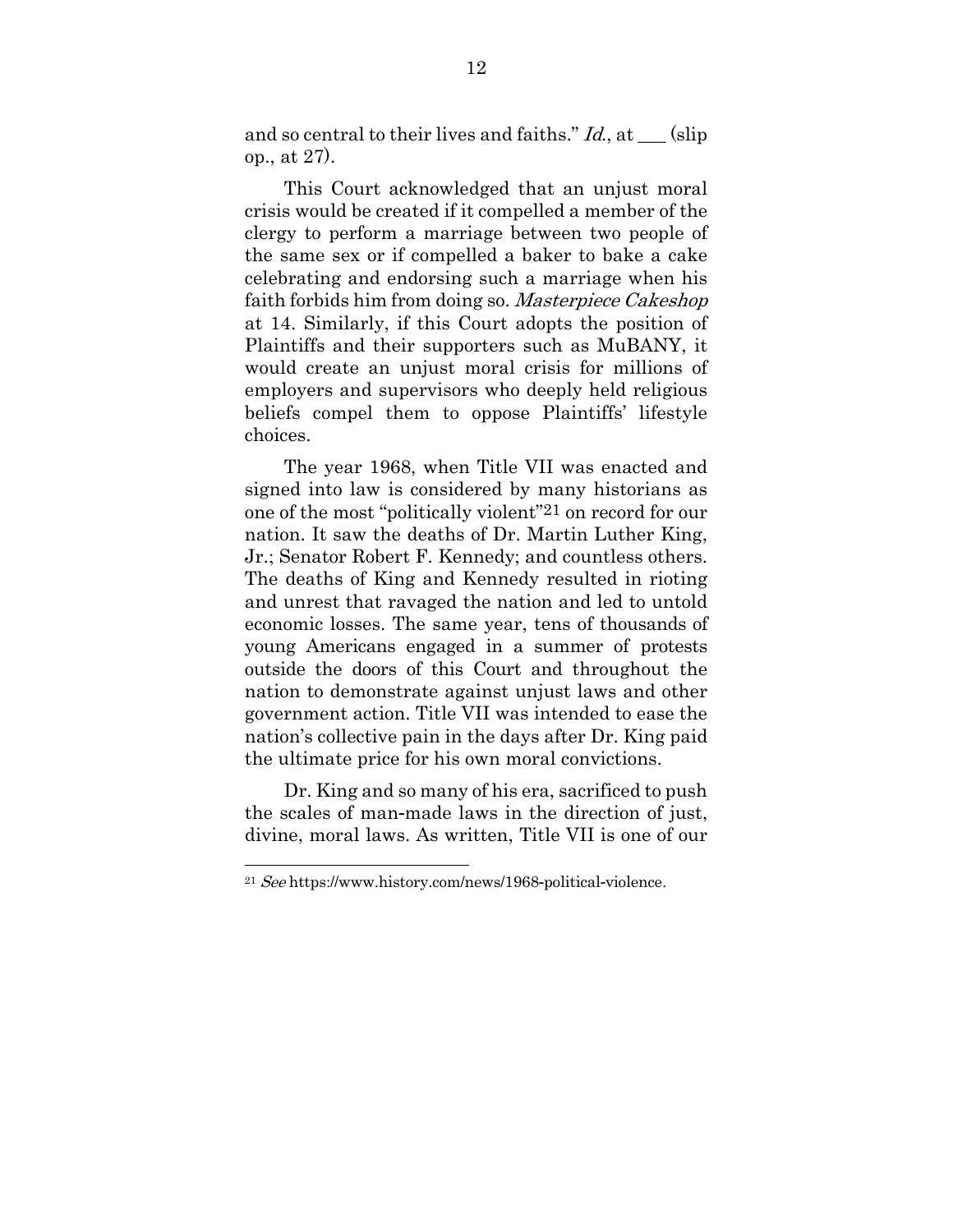nation's best examples of the synchronicity of manmade and moral law. Reinterpreting Title VII would be an undue transgression upon the legacy of Dr. King and all of the sacrifices that laid the foundation for the justice that was borne out of this statute, in its current form. Such a move would not only disrupt the scales of justice but lead to millions of Americans who are people of faith to experience new forms of discrimination as well as diminishment to their own dignity and worth.

Amici pray that this Court has the wisdom to keep the scales of justice in balance and stave off the efforts of those attempting to create yet another, new moral crisis for millions in our nation including Muslim Americans.